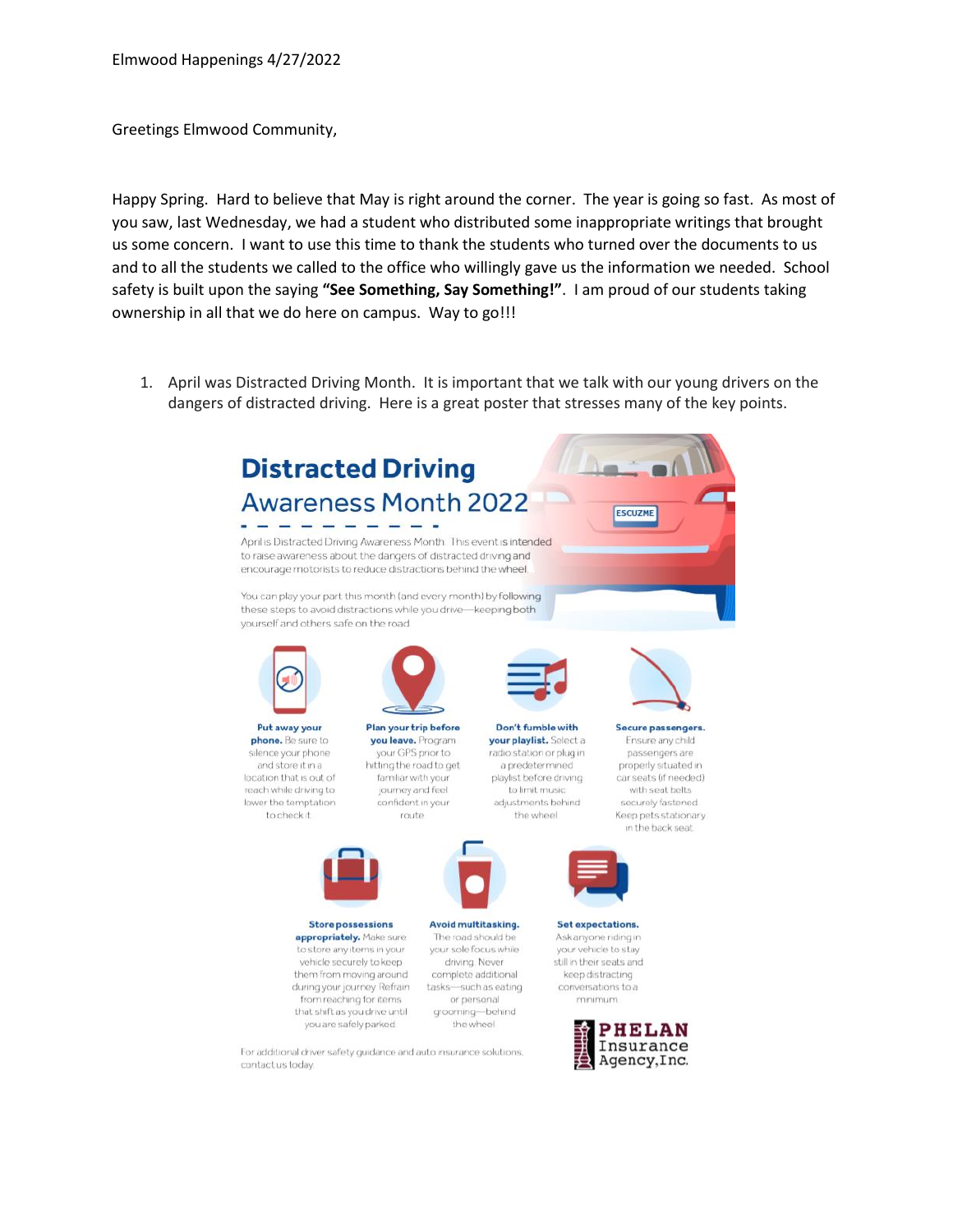2. The High School Drama Department performed Shrek the Musical during the past month. The cast included students from both the middle and high school. The students did a phenomenal job and I cannot say enough about how impressed I was with the play. Congratulations to Director Chrissy Rohrs on an outstanding production this year.

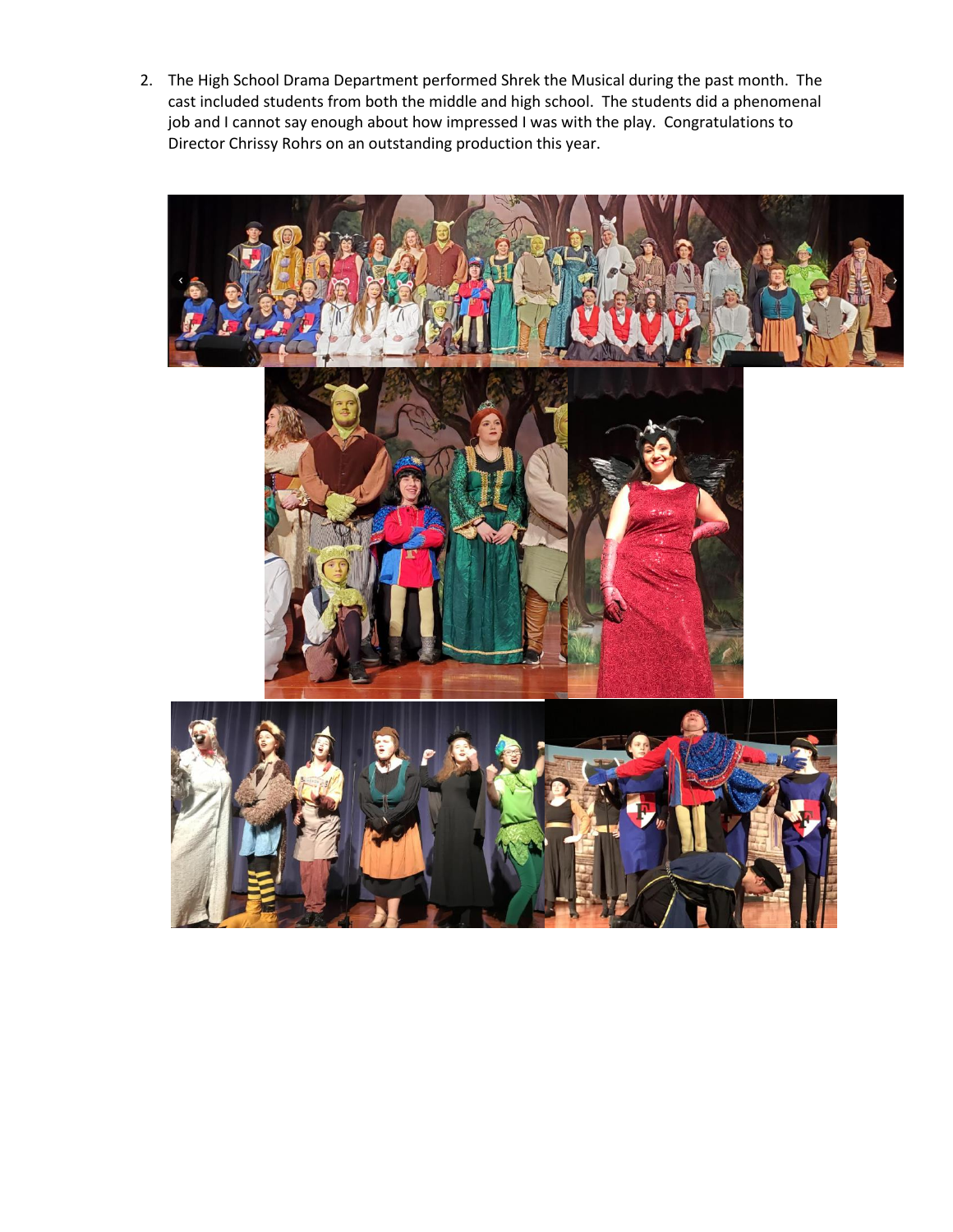

3. Here is an opportunity for our high school students to work along Deputy Thompson as an Explorer sponsored by the Wood County Sheriff's Office. The Wood County Explorer Post is an extension of the Boy Scouts and is charted under the Erie Shores Council Division. The Explorer Post trains young adults in several different areas of law enforcement, including but not limited to traffic control, laws of arrest, and proper communication skills. The Explorer Post is composed of young adults that are between the ages of 15 and 21 years of age. Currently they have approximately 20 members in their post. For anyone who may be interested in a career in law enforcement, this is a great opportunity to gain some of the skills necessary and to get a better understanding of what law enforcement is all about. Even if you want to do something different with your future, the post is a great tool to build skills needed in many different jobs. The Explorers Post meets twice a month and is also directly involved in many events throughout the year. If interested, see Deputy Thompson for any questions and the application process.